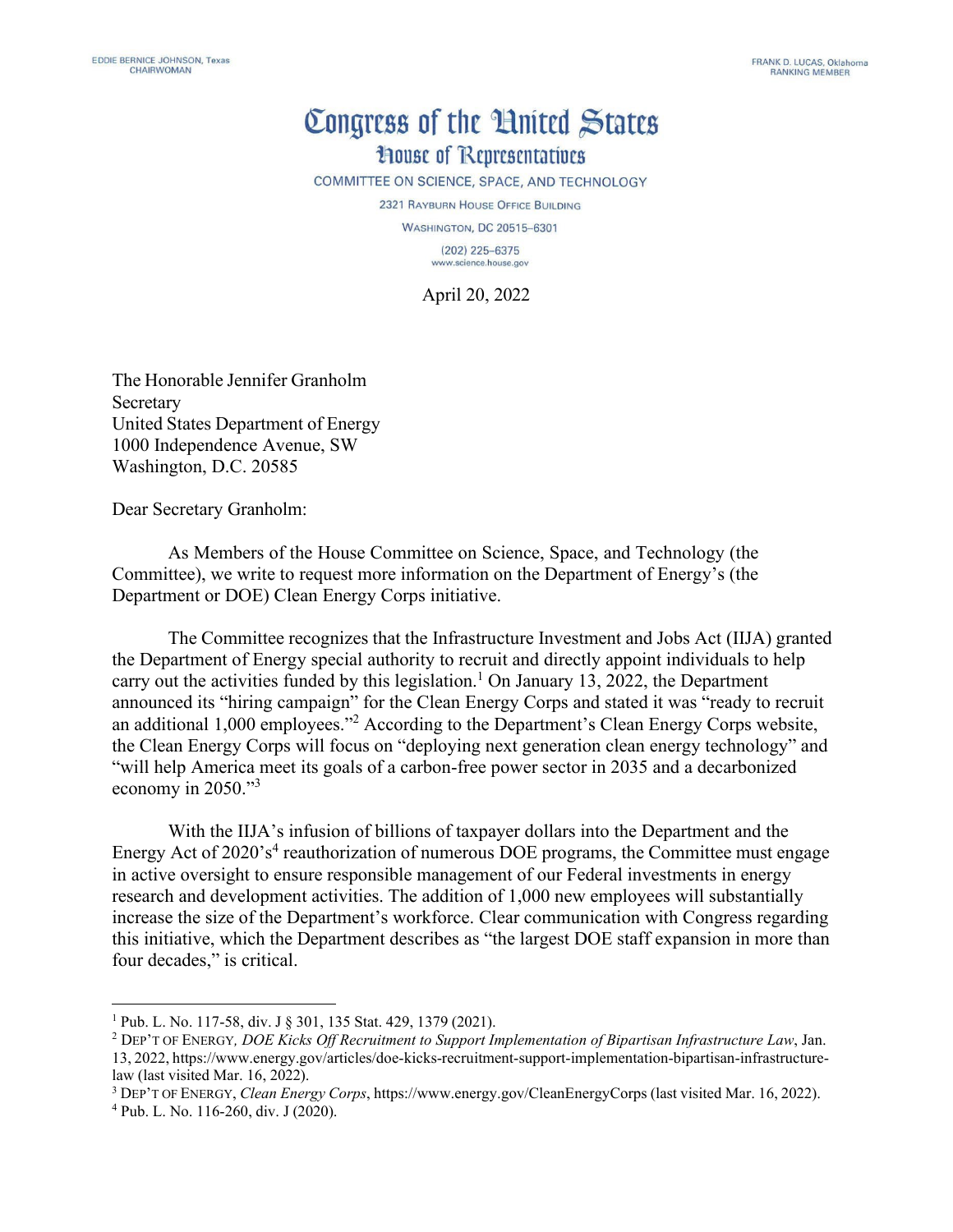The Clean Energy Corps, as described by the Department's website, is a massive hiring initiative with grandiose goals and few specifics. As the Committee tasked with oversight of the Department's critical research and development programs, we are concerned that the Clean Energy Corps lacks strategy and focus. We are disturbed that the Department is moving to implement this program before sharing important information with Congress. If poorly implemented, the Clean Energy Corps has the potential to be a significant waste of taxpayer dollars that, instead of furthering the Department's work to develop clean energy solutions, will drain resources and focus from critical research activities.

Members of the Committee have attempted to learn more about the Clean Energy Corps from the Department, but many questions remain unanswered. At a March 8, 2022 Committee hearing, "Federal Climate Adaptation and Resilience for the 21<sup>st</sup> Century," Members discussed this issue with DOE's Director of the Office of Management and Chief Sustainability Officer Ingrid Kolb.[5](#page-1-0) Ranking Member Lucas asked Director Kolb how the Clean Energy Corp's activities would be unique, given the Department's already existing mission to develop clean energy technologies.<sup>6</sup> While Director Kolb explained that the Department required additional employees to implement the IIJA, she provided no justification for the specific number of 1,000 additional hires or explanation of how the Department would position these new employees in its various program offices. Ranking Member Lucas reiterated that the decision to hire a specific number of employees could cause bureaucratic challenges and distract from the Department's other missions[.](#page-1-2)<sup>7</sup> He also questioned whether this hiring effort would duplicate or clash with the work of other agencies, but Director Kolb's response did not address how the Department would attempt to prevent this.<sup>[8](#page-1-3)</sup> Ranking Member of the Subcommittee on Environment Stephanie Bice also voiced concerns that this initiative would siphon funding away from critical activities and pressed for more information on the cost of this effort, but Director Kolb was unable to provide an answer.<sup>9</sup> We appreciate Director Kolb's testimony, but we nevertheless have a number of outstanding oversight concerns and expect other senior leadership in the Department to provide detailed answers.

As such, we request more information on the Clean Energy Corps. We ask that your office facilitate a briefing for Committee staff to provide an update on this hiring initiative by May 4, 2022. Additionally, please provide to the Committee a response to the following questions by no later than May 20, 2022:

1. How did DOE assess its current workforce to determine its hiring needs?

<span id="page-1-0"></span><sup>&</sup>lt;sup>5</sup> Federal Climate Adaptation and Resilience for the  $21^{st}$  Century: Hearing Before the H. Comm. on Sci, Space, and *Tech.*, 117th Cong. (2022).

<span id="page-1-1"></span><sup>6</sup> *See id.* (exchange between Frank Lucas, Ranking Member, House Committee on Science, Space, and Technology and Ingrid Kolb, Director of the Office of Management and Chief Sustainability Officer, Department of Energy). <sup>7</sup> *See id*.

<span id="page-1-3"></span><span id="page-1-2"></span><sup>8</sup> *See id.*

<span id="page-1-4"></span><sup>&</sup>lt;sup>9</sup> See id. (exchange between Stephanie Bice, Ranking Member, Subcommittee on Environment, House Committee on Science, Space, and Technology and Ingrid Kolb, Director of the Office of Management and Chief Sustainability Officer, Department of Energy).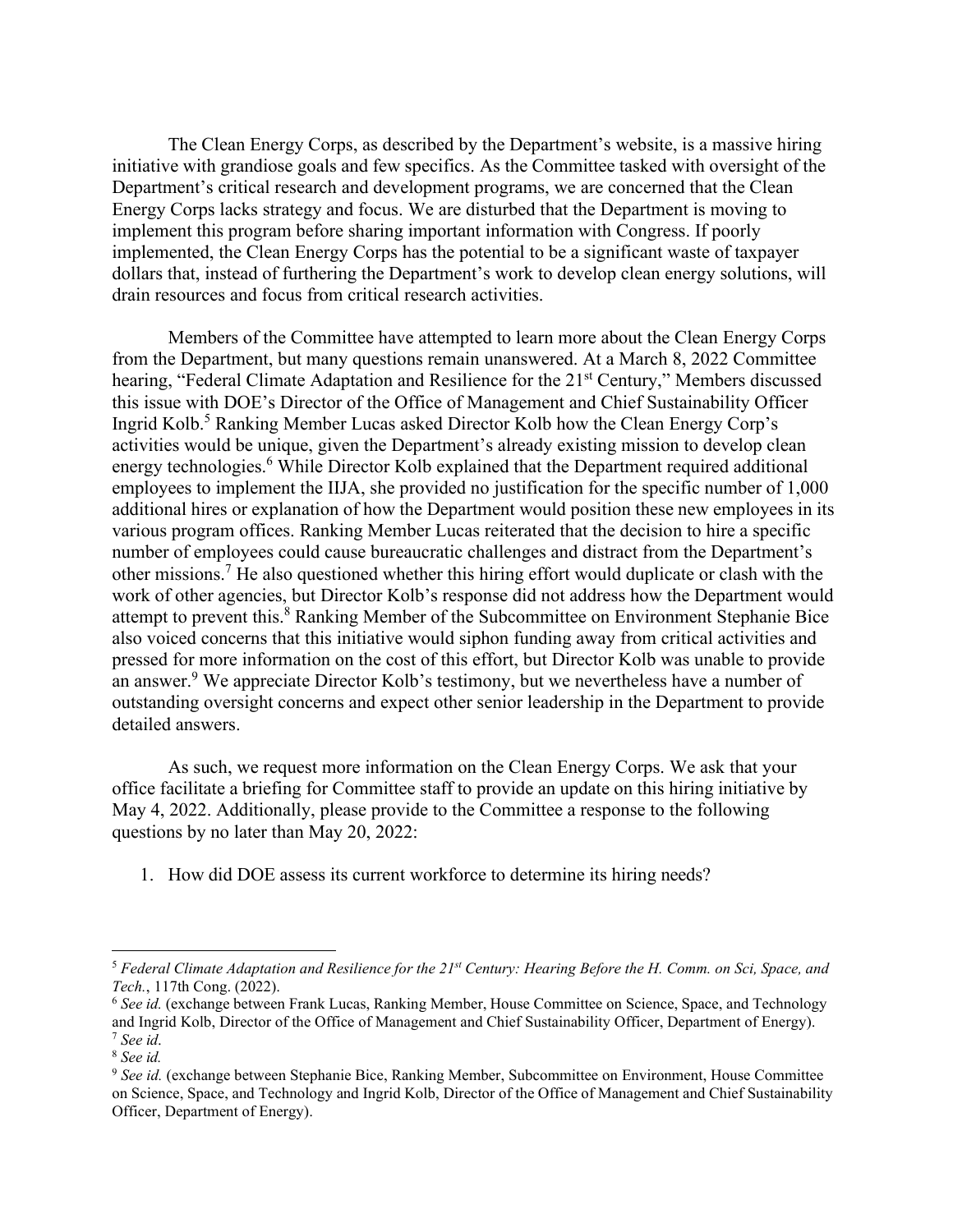- a. Which specific officials or employees participated in this process? Please provide their names and job titles.
- b. Under which specific program offices at DOE will members of the Clean Energy Corps work?
- 2. The IIJA requires that the Secretary of Energy make a determination "that there is a severe shortage of candidates or a critical hiring need for particular positions,"<sup>10</sup> in order to utilize this direct hiring authority.
	- a. Please describe DOE's process for making this decision.
	- b. Which specific officials or employees were involved with this process? Please provided their names and job titles.
- 3. DOE states it will hire an additional 1,000 employees. Has DOE identified 1,000 specific positions it intends to fill? If so, please provide a list of these to the Committee.
- 4. According to DOE, the Clean Energy Corps will also include "current staff" in addition to new hires.
	- a. Which "current staff" will be considered members of the Clean Energy Corps, and how were these employees identified? Please provide a list of their names and job titles to the Committee.
	- b. How many employees will the Clean Energy Corps ultimately include, taking into account the 1,000 additional employees DOE announced plans to hire and the "current staff"?
- 5. DOE has launched an "Applicant Portal" as part of its "streamlined application process." Which specific officials or employees will participate in the review of applications? Please provide their names and job titles.
- 6. DOE's website states that "many opportunities offer the ability to work remotely." Will these employees be able to permanently work remotely? If so, please list all positions that DOE has determined are eligible for permanent remote work, as of the date of this letter.
- 7. DOE stated, "Staff positions are available across the country.["11](#page-2-1) At which DOE or contractor sites will members of the Clean Energy Corps work?
- 8. Given the large number of new hires, what steps is DOE taking to ensure that applicable ethics laws and regulations are followed?

<span id="page-2-0"></span><sup>10</sup> Pub. L. No. 117-58, div. J § 301, 135 Stat. 429, 1379 (2021).

<span id="page-2-1"></span><sup>11</sup> DEP'T OF ENERGY, *supra* note 3.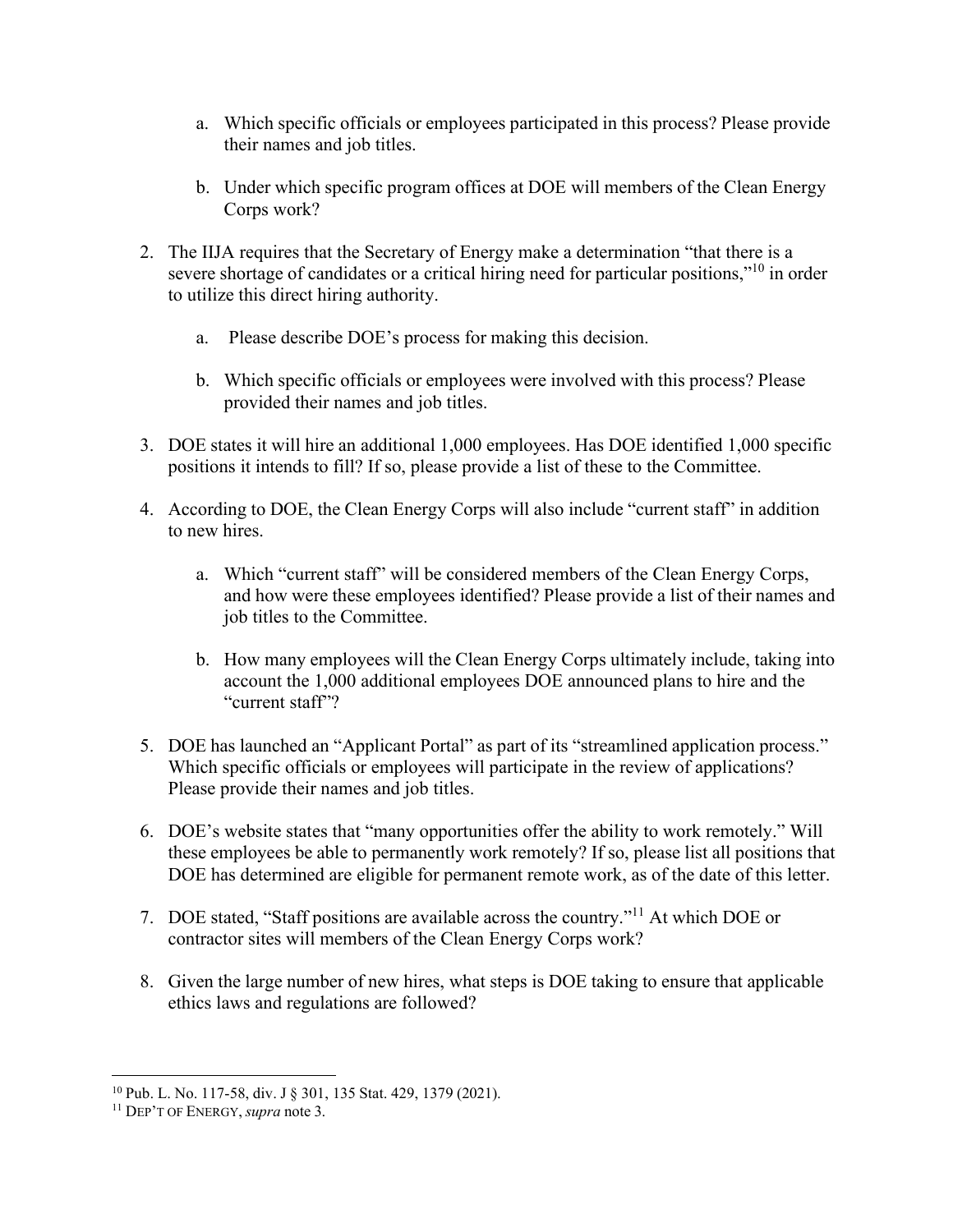9. Did DOE consult any other Federal agencies or entities in the process of determining its hiring needs? If so, which ones?

Thank you for your prompt attention to this matter. For any questions on this request, please contact the Committee's Minority staff at (202) 225-6371.

Sincerely,

 $\frac{1}{\sqrt{2\pi k}}$ ars

Ranking Member **Ranking Member** Ranking Member Committee on Science, Space, Subcommittee on Energy and Technology

muchue

Stephanie Bice Randy Feenstra Ranking Member Ranking Member Subcommittee on Environment Subcommittee on Research

Jl.a.

 $\int$ ay Obernolte Bill Posey Ranking Member Member and The Member of Congress Subcommittee on Investigations and Oversight

Michael Waltz Member of Congress

Mike Garcia Member of Congress

and Technology

Barrid

James R. Baird Member of Congress

Young Kim Member of Congress